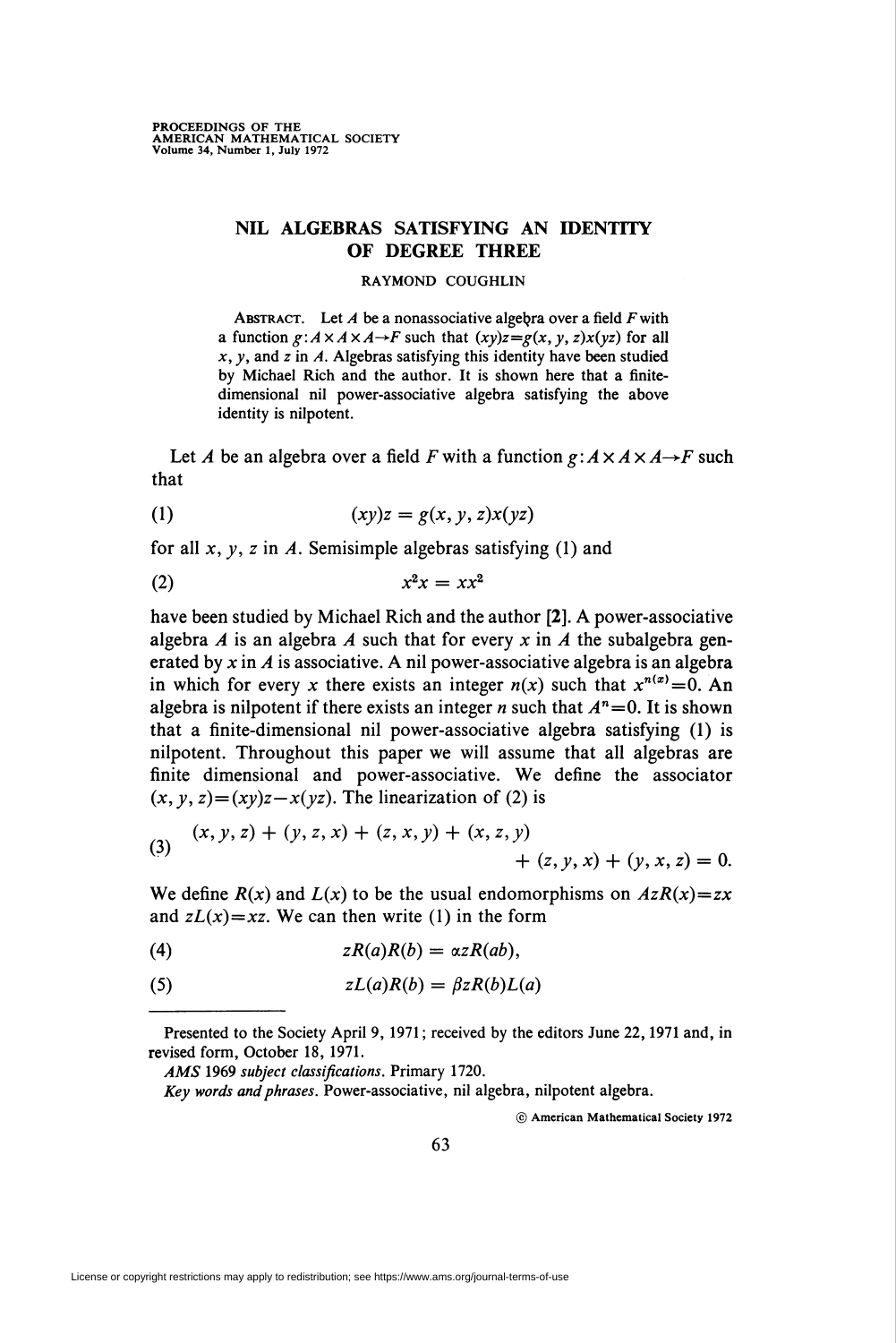for all z, a, b in A and  $\alpha = g(z, a, b)$ ,  $\beta = g(a, z, b) \in F$ . Throughout we assume that the characteristic of  $F\neq 2$ .

We begin with

THEOREM 1. If A is an algebra over F satisfying (1) with  $x^N=0$ , then the ring  $\mathcal R$  generated by the right and left multiplications by powers of x is a nilpotent ring.

PROOF. From (1) we can write

$$
(6) \t zL(x^n) = \alpha zL(x)^n
$$

for any z in A and where  $\alpha \in F$  depends upon z, x and n. For any element S in  $\mathscr R$  and z in A we can use (5) to pass all the right multiplications to the left and then use (4) and (5) to write  $zS$  as a linear combination of terms of the form  $zS = \alpha zR(x^m)L(x)^r$  for some  $\alpha \in F$ . Now let  $T \in \mathcal{R}$  and consider  $T^k$  where  $k = N + 2^N(N+1)$ . We can write zT as a linear combination of terms of the form

$$
\alpha z R(x^m) L(x)^r
$$

where  $r \ge 2^N(N+1)$ . We can choose a nonzero expression of this form such that  $r$  is minimal. From (3) we have

(8) 
$$
zL(x)^{2} = zL(x^{2}) + \beta_{1}zR(x^{2}) + \beta_{2}zR(x)L(x)
$$

where  $\beta_1$ ,  $\beta_2 \in F$ . Into (7) substitute (8) for the two leftmost  $L(x)$ 's. By our choice of  $r$ , (7) is equal to

$$
\alpha z R(x^m) L(x^2) L(x)^{r-2}.
$$

Into (9) substitute (8) again for the two leftmost  $L(x)$ 's and, continuing this process, we get that (7) is equal to

$$
(10) \qquad \qquad \alpha z R(x^m) L(x^2)^{r_1} I_1(x)
$$

when  $I_1(x)$  is the identity operator or  $L(x)$ , depending upon whether r is even or odd. Note that (6) allows us to still utilize the choice of r and hence to conclude that  $r_1$  is minimal. Replace x by  $x^2$  in (8) and then use this same process to write (10) in the form  $\alpha z R(x^m) L(x^4)^{r_2} I_2$  where  $I_2$  is either the identity operator,  $L(x)$ ,  $L(x^2)$  or  $L(x^2)L(x)$ . In the same manner, again noting that (6) and the choice of r imply that  $r_{i-1}$  is minimal, we can write (10) in the form  $\alpha zR(x^m)L(x^{n_j})^{r_j}I_j$ . By the choice of r we have  $n_j \ge N$  for large enough *j* and this  $T^k=0$ .

We denote by  $M(A)$  the associative algebra generated by the right and left multiplications of A. If B is any subalgebra of A then  $B^*$  is the subalgebra of  $M(A)$  generated by the right and left multiplications of  $B$ ,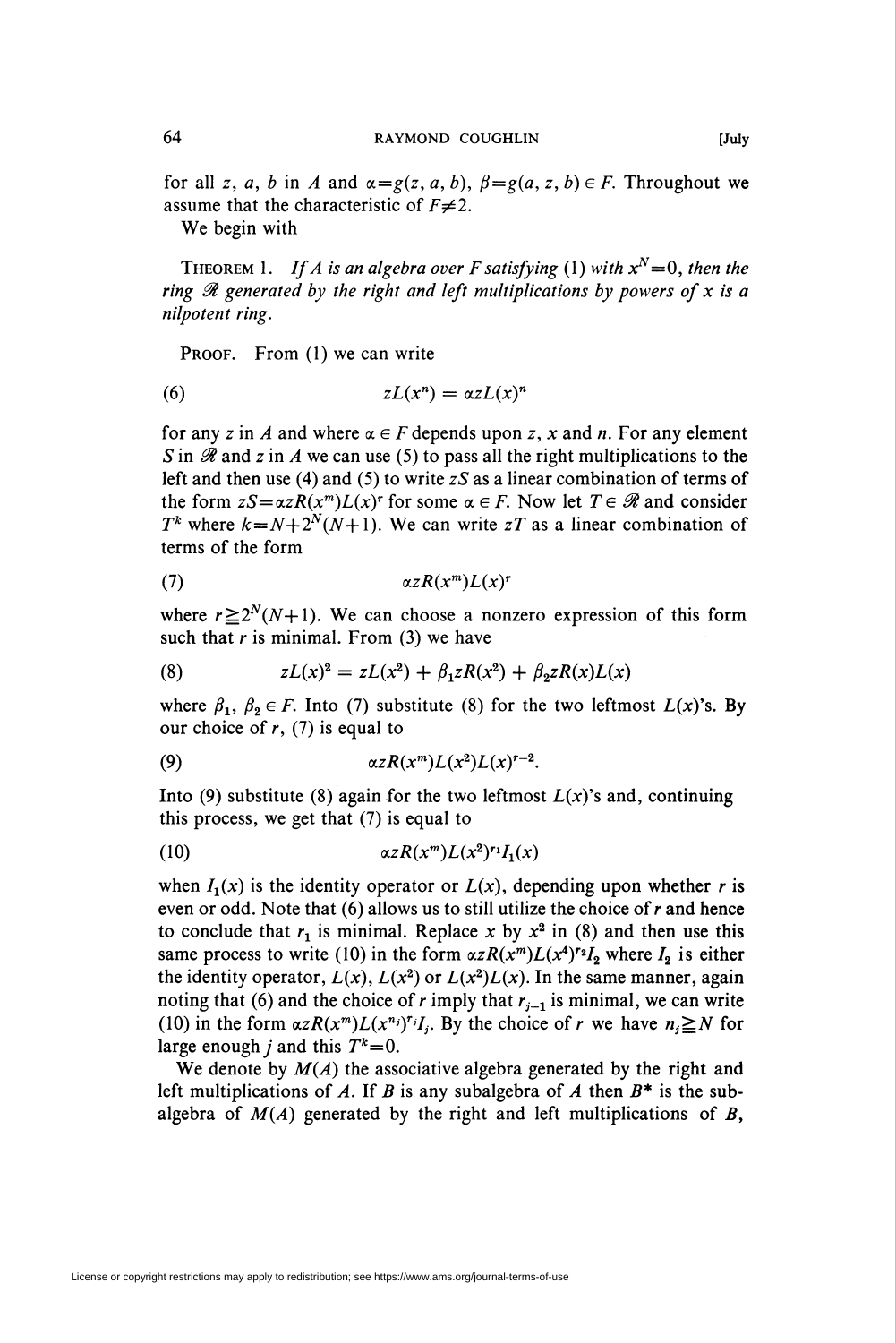that is, every element in  $B^*$  is a linear combination of terms of the form  $S_1S_2\cdots S_n$  where each  $S_i$  is a right or left multiplication by an element in B.

THEOREM 2. Any finite-dimensional nil algebra  $A$  over  $F$  satisfying  $(1)$ is nilpotent.

PROOF. As in the proof that any alternative nil algebra of finite dimension is nilpotent [3, p. 30], we let B be a subalgebra of A which is maximal with respect to the property that  $B^*$  is nilpotent. Since the subalgebra  $\{0\}$  has the property and A is finite dimensional, such a maximal B exists. We assume that B is a proper subalgebra of A and so there exists an element  $x$  not in  $B$  such that

$$
(11) \t\t\t\t\t xB^* \subseteq B.
$$

We let

$$
(12) \tC = B + F[x],
$$

so that  $C^* = (B + F[x])^*$ . We will show that  $C^*$  is a nil algebra. Let  $T \in C^*$ . From (5) we can systematically pass all the right multiplications to the left and from (4) and (11) we can assume that each right multiplication is in  $B^*$ . Note that in this new expression for zT the number of factors from  $B^*$ is preserved. Hence we can assume that  $zT$  is of the form

$$
\alpha zR(b_1)R(b_2)\cdots R(b_r)L(a_1)L(a_2)\cdots L(a_s)
$$

where the  $a_i \in B$  or  $Fx$ ,  $\alpha \in F$  and  $z \in A$ .

Now from (3) we can replace any  $L(x)L(b)$  for  $b \in B$  by a linear combination of terms of the form  $L(b)L(x)$ ,  $R(xb)$ ,  $R(bx)$ ,  $L(bx)$ ,  $L(xb)$ ,  $L(x)R(b)$ ,  $L(b)R(x)$ ,  $R(x)R(b)$ ,  $R(b)R(x)$ ,  $R(x)L(b)$  and  $R(b)L(x)$ . Utilizing (4), (5) and (11) allows us to replace  $L(x)L(b)$  by a linear combination of terms of the form  $L(b)L(x)$ ,  $R(b'_1)$ ,  $L(b'_2)$ ,  $R(x)L(b'_3)$ ,  $R(b'_4)L(x)$ . As before, all the right multiplications can be passed to the left and each  $R(x)$  is enveloped by an  $R(b)$ . Hence for any T in  $C^*$ ,  $zT$  can be written as a linear combination of terms of the form

$$
\alpha z R(b_1)R(b_2)\cdots R(b_r)L(b_{r+1})\cdots L(b_s)L(x)^i
$$

or of the form

$$
\alpha z \; R(x^t) L(b_1) L(b_2) \cdots L(b_s) L(x)^i
$$

where the number of factors from  $B^*$  is constant. If  $B^{*N}=0$  and  $x^m=0$ , we have  $T^{2nm\bar{m}}=0$ , where  $\bar{m}$  is the index of nilpotency of the ring mentioned in Theorem 1, because we have either  $n$  factors from  $B^*$  on the left or an element from  ${L(x)}^{\infty} = 0$ , from Theorem 1. Hence every element of the